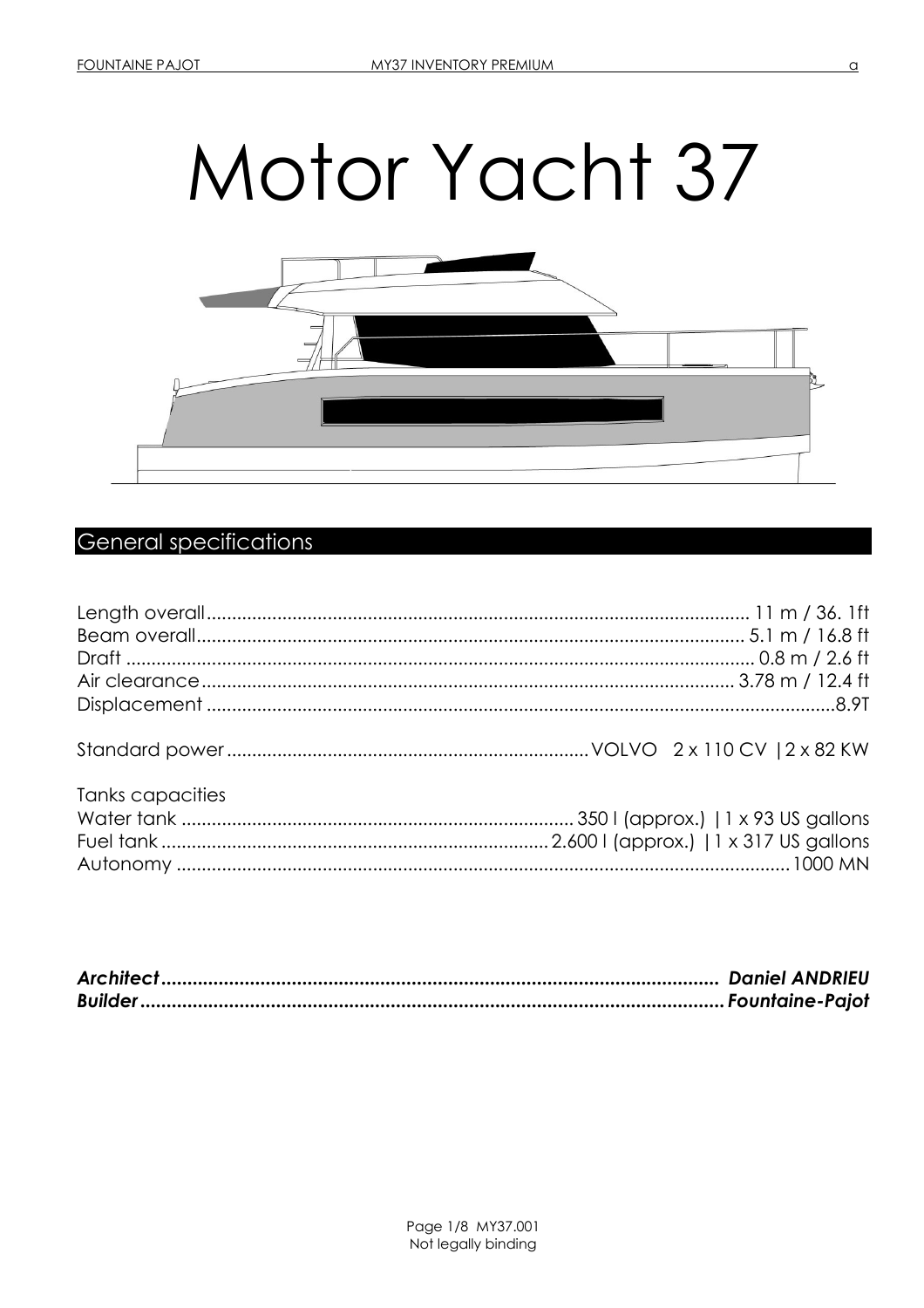# Interior layout

# Saloon layout

#### General

- Area  $15.5m<sup>2</sup>$
- Joinery Alpi Dark
- Soil: composite
- Accessible by sliding glass door
- Panoramic view through non-opening picture windows
- Natural ventilation by 1 front-opening hatch on front picture window

### Galley area

- Galley with working top
- 1 bin with vertical access
- 1 bowl sinks with drainer
- Hot and cold pressurized water, mixer tap
- 1 stainless steel hob, 3 strong power gas burners
- 1 stainless steel gas oven
- 7 ° 150L cold storage volume 12V
- Cupboard + shelves + drawers
- Ventilation via 1 porthole above cooking hob
- LED light spots

#### Dining area

- 1 bench seating for 6 people
- 1 table for 6 people
- Standard upholstery according to "Millésime"
- Lighting LED spots
- Ventilation by 1 bay window

### Sofa space

- Front sofa 2 places
- Covers cushions silvertex color "taupe"
- LED lighting zone
- Ventilation by a bay window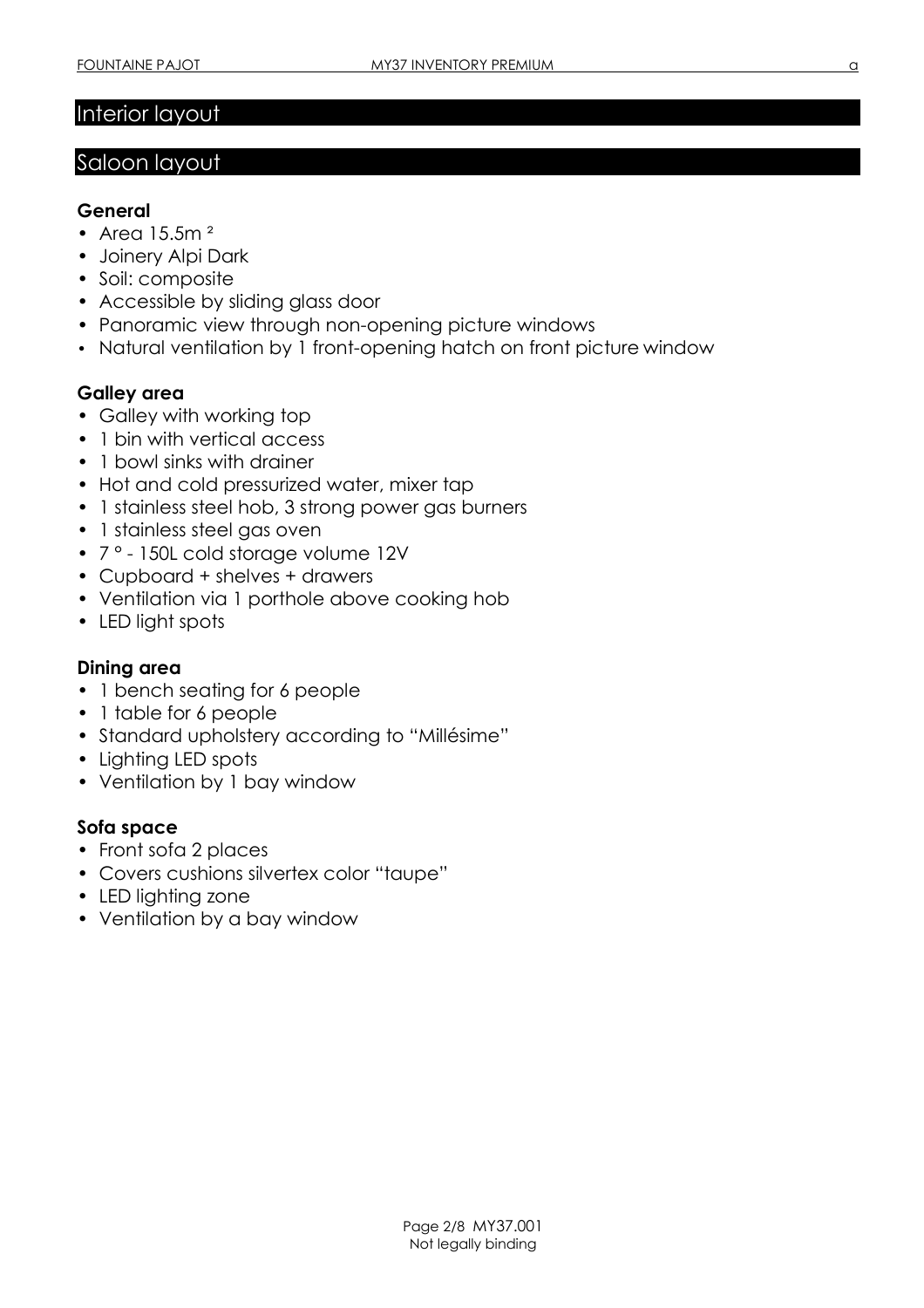# Hull layout : 4 cabins 2 bathrooms

# Port and starboard hull

#### Aft cabins

- Access through wooden door from the passageway (doors with locks)
- Double bed 1, 60 x 2, 00 approx.
- Hanging
- Storage under bed
- Wide fixed hull bay
- Ventilation via hull portholes
- General lighting LED spotlights and 2 bedside reading lights
- Blackout curtains for all windows and deck hatches

#### Bathroom area (common to 2 cabins)

- Common access via the passageway through wooden door
- Worktop with integrated sink and mirror
- Shower with hot and cold water mixer
- W.C. great model manual
- Bathroom accessories (toilet paper holder + towel)
- Ventilation by 1 deck hatch
- Lighting waterproof LED spots

#### Passageway

• Cupboard

#### Forward cabins

- Access through wooden door from the passageway
- 1 double bed (1, 40 / 1, 00 x 2, 00 m)
- Hanging
- Storage under the bed
- Wide fixed hull bay
- Ventilation via portholes lined
- General lighting LED spotlights and 2 bedside reading lights
- Ventilation by deck
- Blackout curtains for windows and deck hatch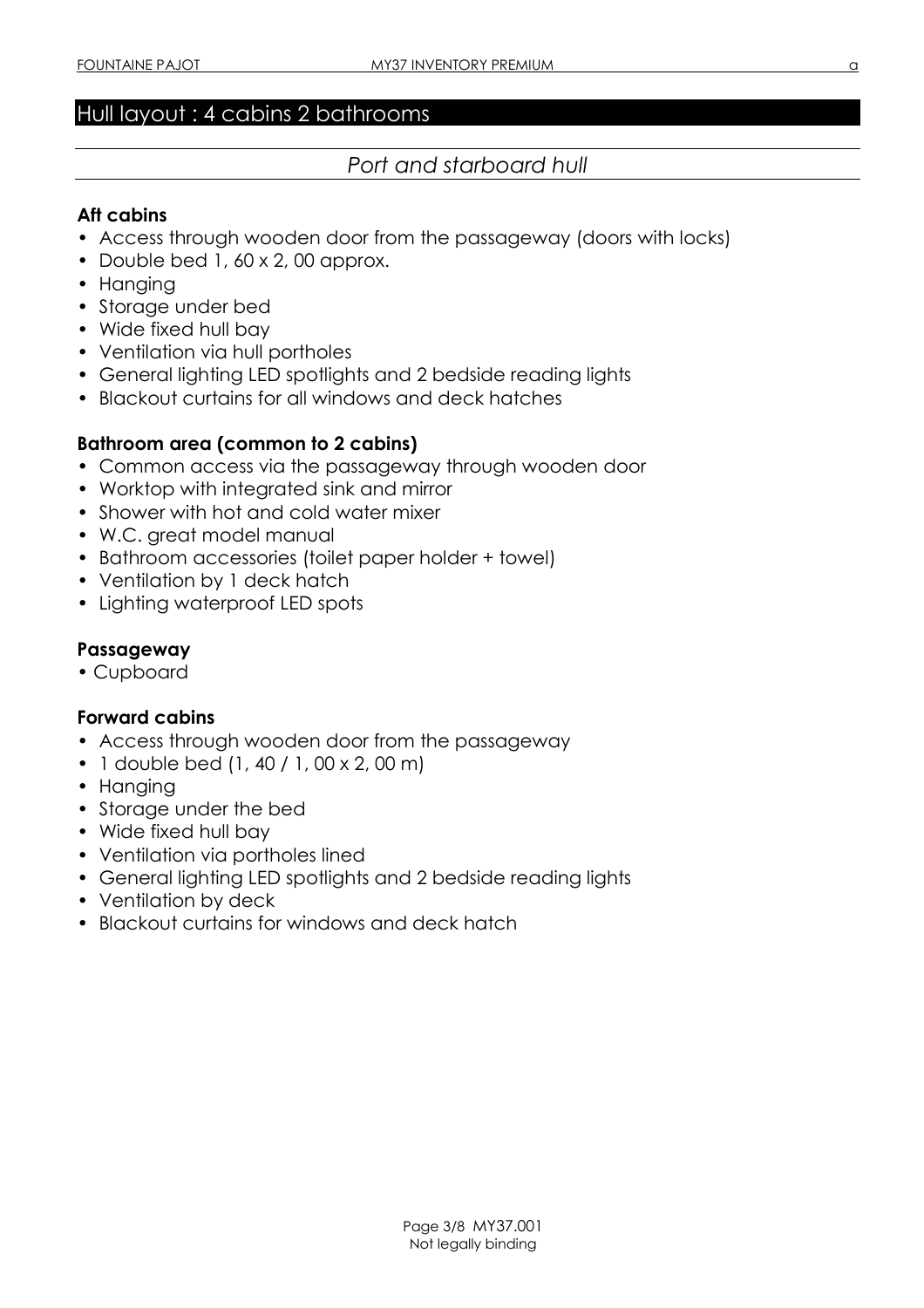# Hull layout : 3 cabins 2 bathrooms

# Port hull : Owner's suite

#### Sleeping area

- Double bed 1.60 x 2.00 approx.
- Storage under bed
- Wide fixed hull bay
- Ventilation via hull portholes
- General lighting LED spotlights and 2 bedside reading lights
- Blackout curtains for all windows and deck hatches
- Large storage cabinet: wardrobe and closet
- 1 seat

#### Laundry area and storage

- Access through wooden door from passageway
- Storage cupboard with shelving and hanging space can accommodate a washing machine 3 kg
- Lining
- Neon lighting

#### Bathroom space

- Access through wooden door
- Worktop with sink
- Mirror + shell recess
- Hot and cold water mixer tap
- Separate shower with altuglass screen shower
- Electric pump for greywater
- shower mixer
- W.C. great model manual
- Cupboard with internal shelf under worktop
- Hooks
- Ventilation by 1 deck hatch
- Lighting LED waterproof 2 spots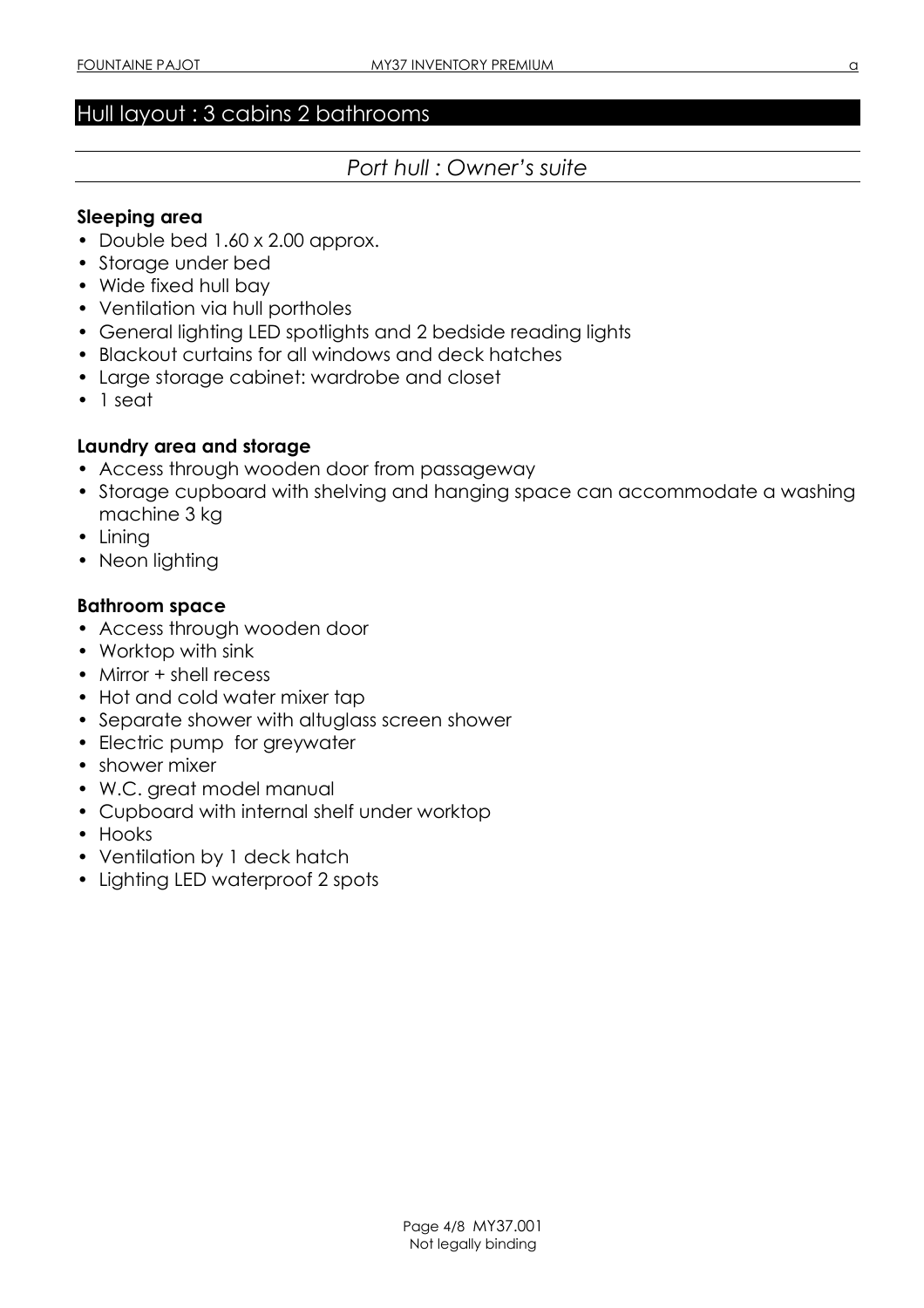#### Aft cabin

- Access through wooden door from the passageway (doors with locks)
- Double bed 1, 60 x 2, 00 approx.
- Hanging
- Storage under bed
- Wide fixed hull bay
- Ventilation via hull portholes
- General lighting LED spotlights and 2 bedside reading lights
- Blackout curtains for all windows and deck hatches

### Bathroom area (common to 2 cabins)

- Common access via the passageway through wooden door
- Worktop with integrated sink and mirror
- Shower with hot and cold water mixer
- W.C. great model manual
- Bathroom accessories (toilet paper holder + towel)
- Ventilation by 1 deck hatch
- Lighting waterproof LED spots

### Passageway

• Cupboard

### Forward cabin

- Access through wooden door from the passageway
- 1 double bed (1, 40 / 1, 00 x 2, 00 m)
- Hanging
- Storage under the bed
- Wide fixed hull bay
- Ventilation via portholes lined
- General lighting LED spotlights and 2 bedside reading lights
- Ventilation by deck
- Blackout curtains for windows and deck hatch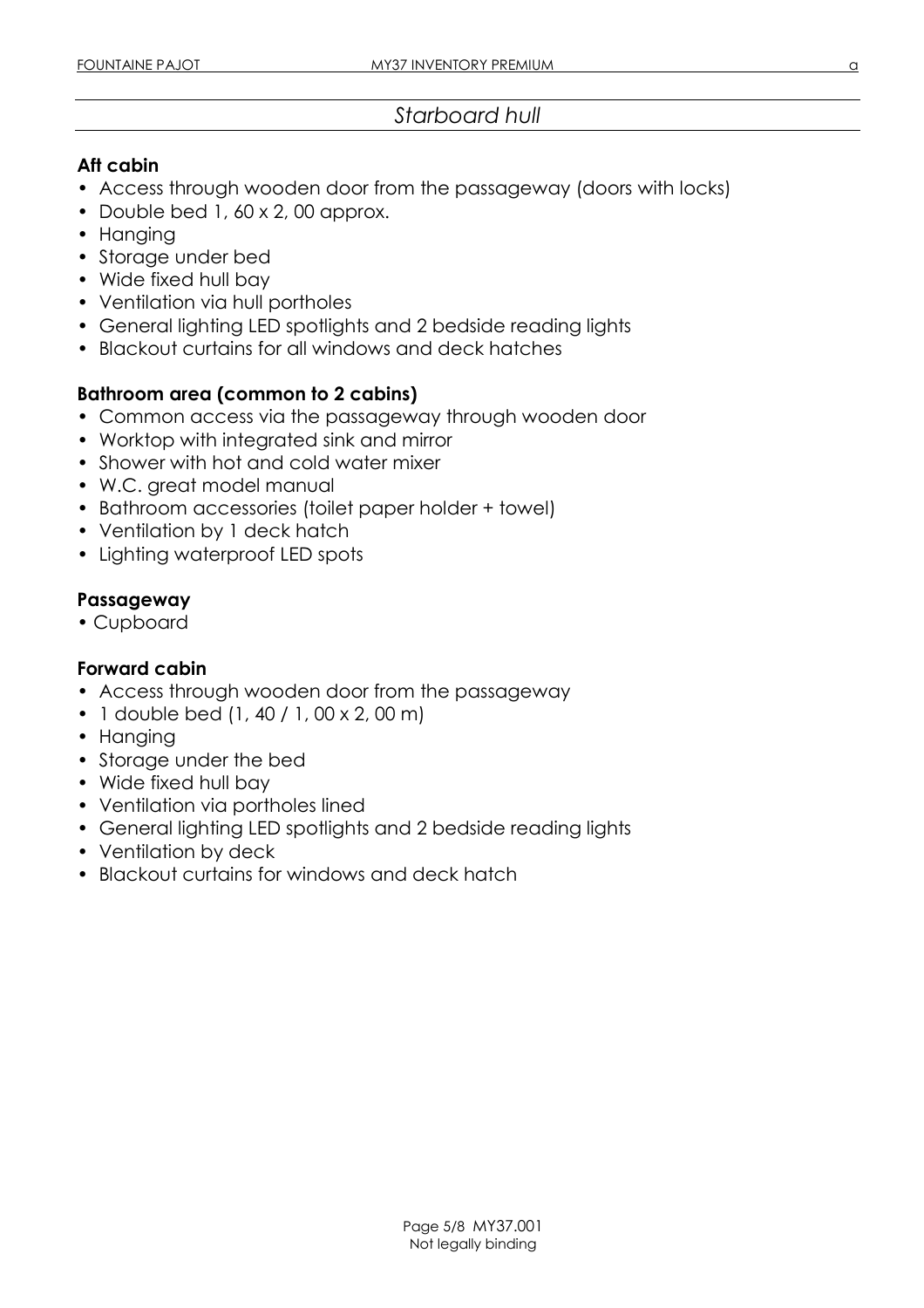# Deck layout

#### **Cockpit**

- Area : 13.5m<sup>2</sup>
- 3-seater bench with backrest and storage compartment
- Stairs to the flying bridge
- Large storage compartment under floor
- Access to back beaches
- Lighting waterproof spots

### Back beaches

- Runs on side platforms bath and boarding
- Platform between the skirts
- 1 ladder
- 1 cold water shower
- Safe Gas

#### 2 bunkers engines

- Access via polyester deck hatch on the cylinder in the cockpit
- High performance sound insulation
- 1 neon light

### Front axle

- 1 large foredeck locker for mooring and storage
- 1 beach sunbathing

#### Flying Bridge

- Area : 12 m<sup>2</sup>
- Access by stairs
- 1 bench seating for 6 people
- 1 helmsman seat with backrest covers silvertex
- Wide instrument console
- Protective cover of the instrument console
- Protection of the fly bridge by windshield altuglass
- 1 compass
- Navigation lights
- Mooring light spar mounted and white beam headlight
- 1 bracket flag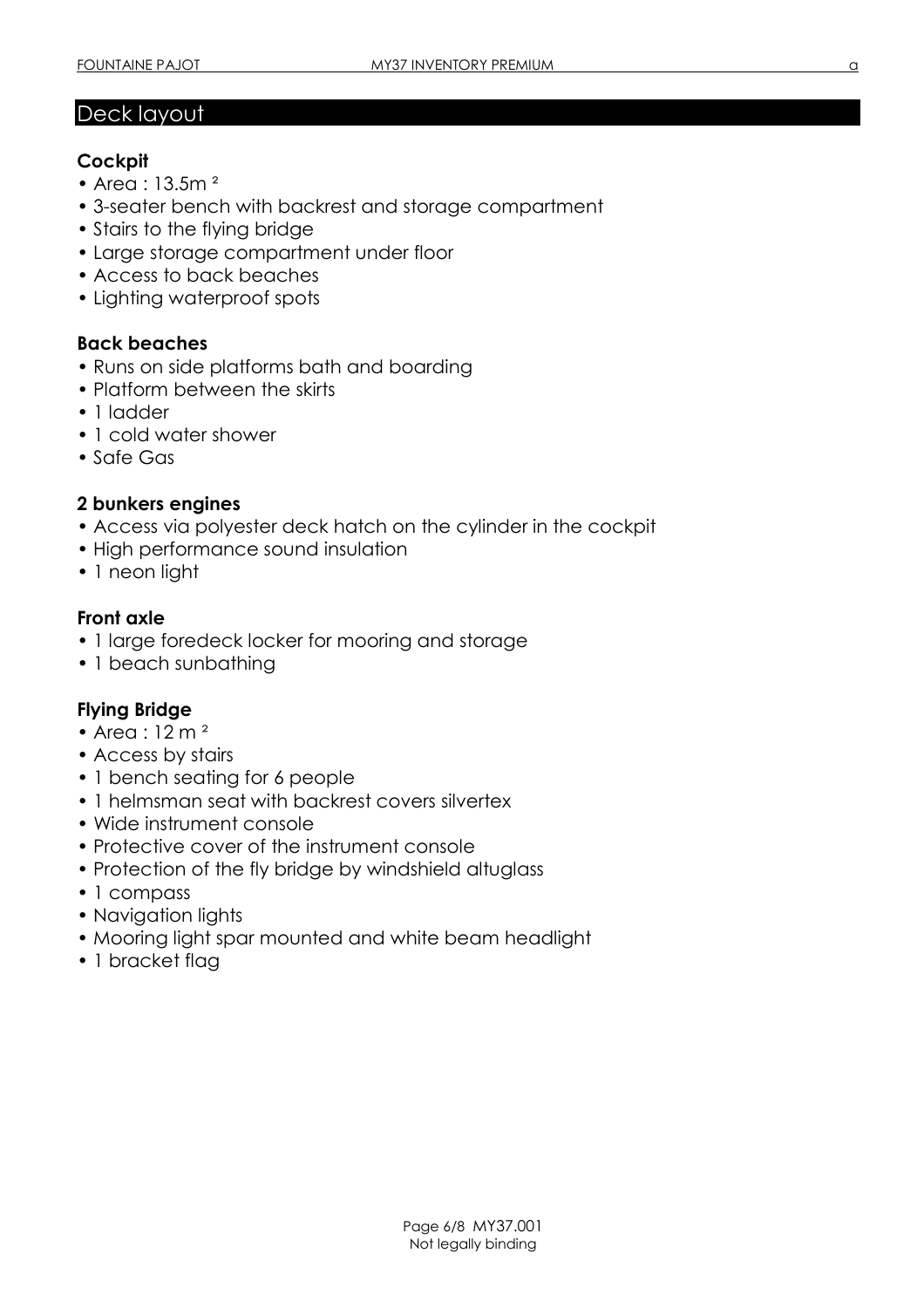#### Engines

#### Engines and equipment:

- 2 diesel engines VOLVO 110CV
- Direct shaft Lines
- 2 four blade propellers
- Engine cooling by sea water exchanger
- Engine compartment ventilation by airflow + mechanical air extraction
- Switchboards and electrical controls on the helm station at flying bridge

#### Fuel system:

- Independent 2x 600L diesel tanks approx. independent circuit's port and starboard
- Electric fuel gauge with indicator in the cockpit
- 1 pre-filter fuel water separator + 1 anti-bacteria filter
- Stop valves diesel

# Plumbing

- Freshwater tank (350 L approx.) with electric gauge
- 1 electric pump and pressurized storage tank
- 1 water heater (40I)
- 1 electrical automatic bilge pump in each engine hold
- 1 electrical automatic bilge pump in each hull
- 1 hand-operated external bilge pump
- Visual and audible alarm bilge pumps on the helm station at fly

# Electrical / Electronics

#### 12V power circuit

- 1 starboard Battery Park service and start engine 345A / h AGM
- 1 battery port engine 100A / h AGM
- Recharging each park batteries by alternator
- Up manual connection between the two banks of batteries
- Remote battery switches on the electrical panel control
- General protection of power circuits by circuit breakers

#### 12V Distribution

• Decentralized distribution functions with 12V switches in the cockpit and saloon entrance

- Voltmeter Battery Park Service
- Switches to the interior cockpit for pumps and navigation lights
- Free plugs for extra equipment